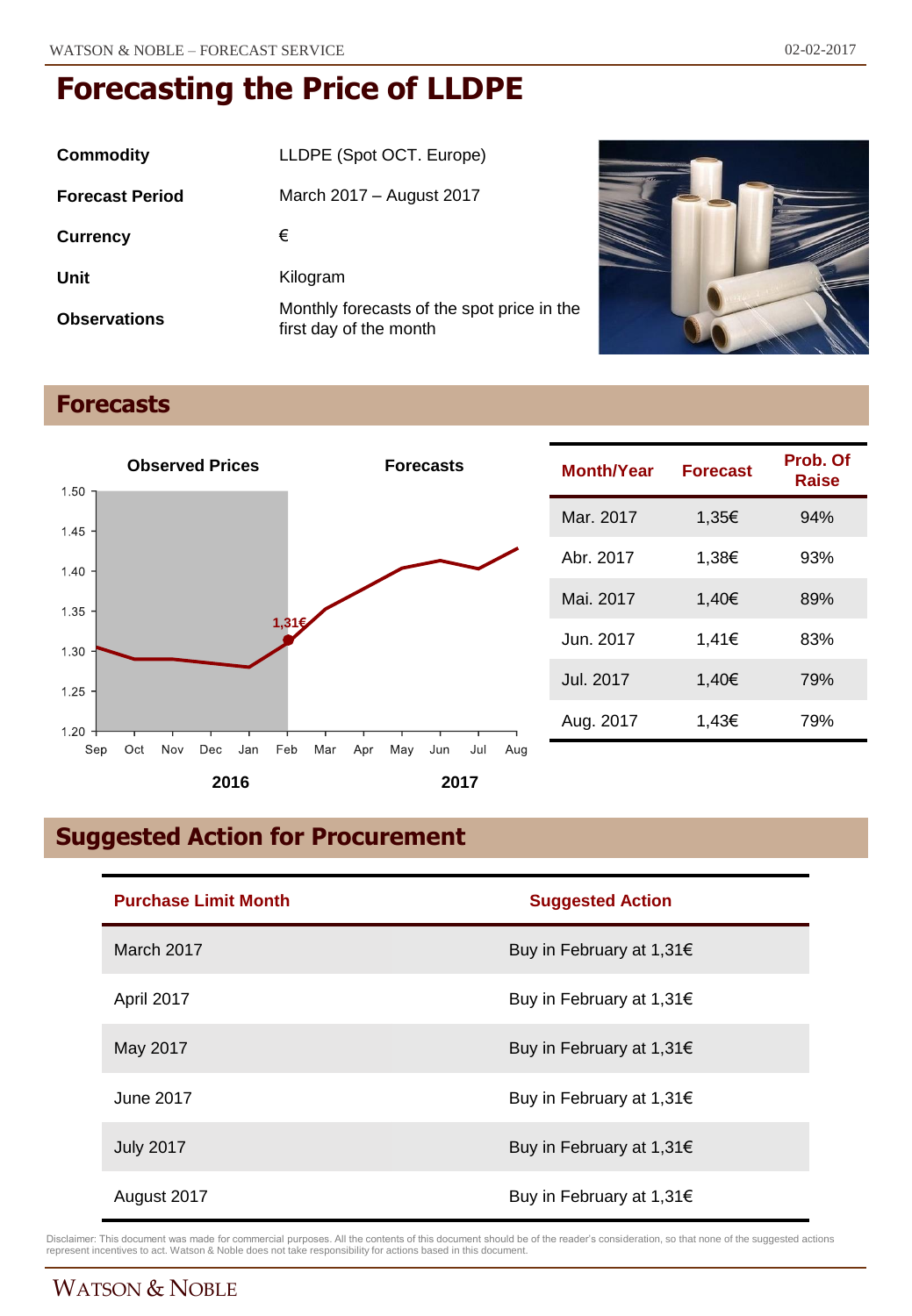## **Impact Analysis: One Month Forecast**



Our algorithm forecasts a higher price of LLDPE in one month: it is expectable that the price increases 3,26% from 1,31€ to 1,35€ until the beginning of March.

**Indices of Factors**



#### **Interpretation**

- **Decrease of Supply:** Positive pressure of the Supply index
- **Increase of Demand:** Positive pressure of the Demand index
- **Considerably positive pressure of the index of LLDPE**
- **Positive pressure of the index of variables** representing the market upstream
- Slightly positive pressure of the index of variables representing the market downstream
- Positive pressure of the financial index
- **Positive pressure of other commodities and other** factors
- **Focus on Euro, UK, and Japan**





Disclaimer: This document was made for commercial purposes. All the contents of this document should be of the reader's consideration, so that none of the suggested actions<br>represent incentives to act. Watson & Noble does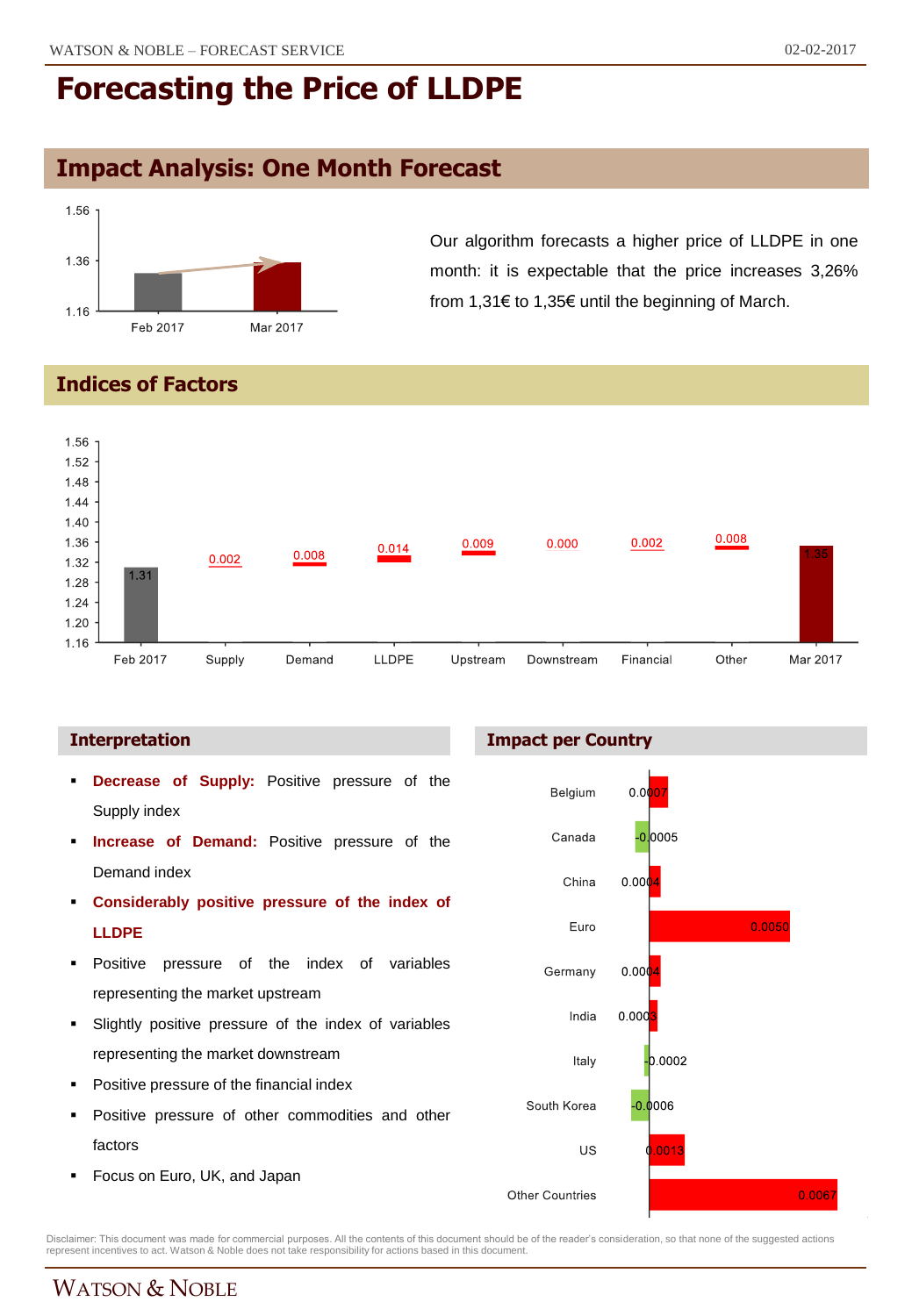## **Impact Analysis: Two Months Forecast**



Our algorithm forecasts a higher price of LLDPE in two months: it is expectable that the price increases 5,19% from 1,31€ to 1,38€ until the beginning of April.

### **Indices of Factors**



- **Decrease of Supply:** Positive pressure of the Supply index
- **Increase of Demand:** Positive pressure of the Demand index
- Positive pressure of the index of LLDPE
- Positive pressure of the index of variables representing the market upstream
- **Positive pressure of the index of variables** representing the market downstream
- Slightly positive pressure of the financial index
- Positive pressure of other commodities and other factors
- Focus on Euro, Japan, and Belgium





Disclaimer: This document was made for commercial purposes. All the contents of this document should be of the reader's consideration, so that none of the suggested actions<br>represent incentives to act. Watson & Noble does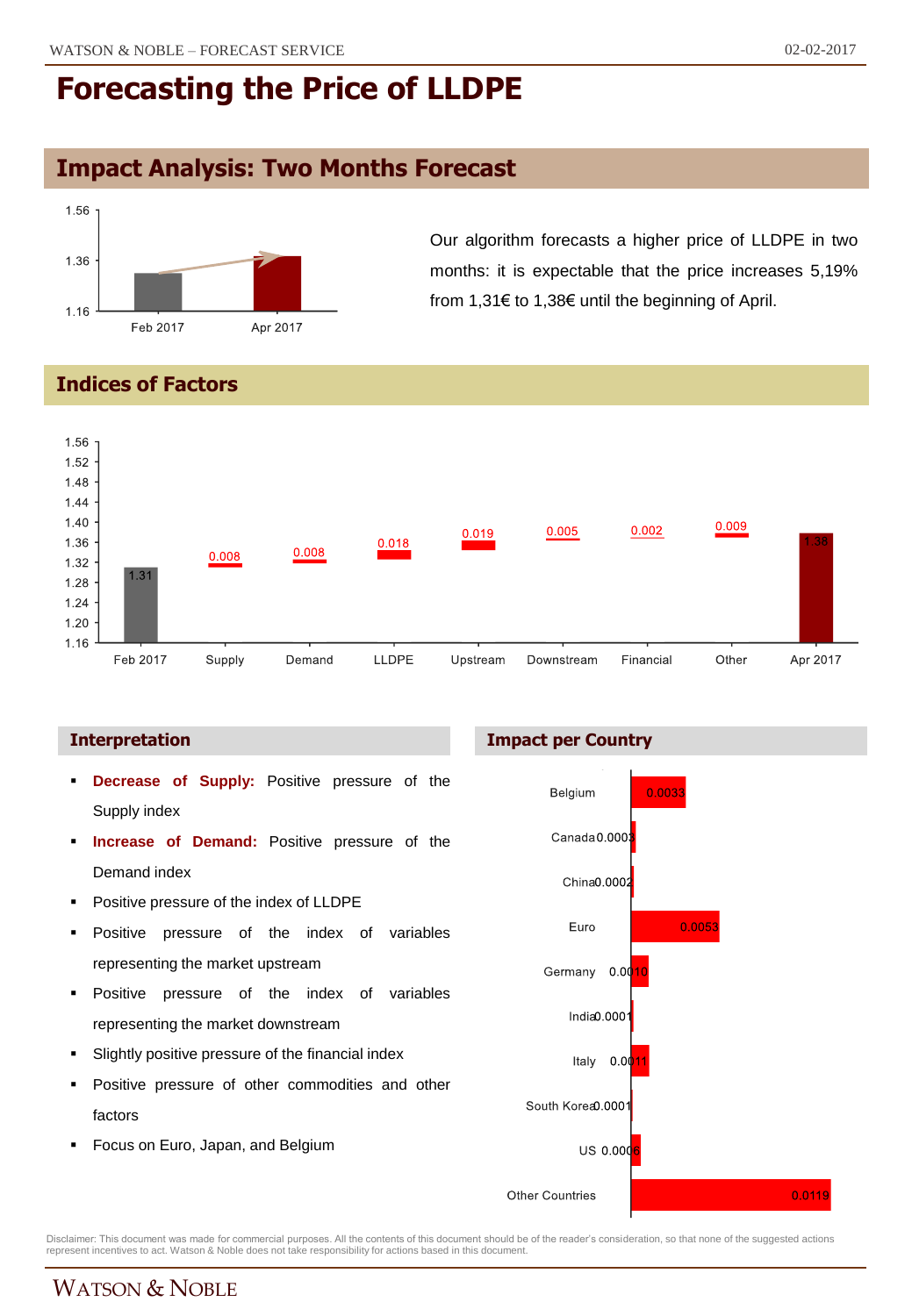# **Impact Analysis: Three Months Forecast**



Our algorithm forecasts a higher price of LLDPE in three months: it is expectable that the price increases 7,15% from 1,31€ to 1,40€ until the beginning of May.

#### **Indices of Factors**



- **Decrease of Supply:** Positive pressure of the Supply index
- **Increase of Demand:** Positive pressure of the Demand index
- Positive pressure of the index of LLDPE
- Positive pressure of the index of variables representing the market upstream
- **Positive pressure of the index of variables** representing the market downstream
- Positive pressure of the financial index
- Positive pressure of other commodities and other factors
- Focus on Japan, Euro, and Singapore





Disclaimer: This document was made for commercial purposes. All the contents of this document should be of the reader's consideration, so that none of the suggested actions<br>represent incentives to act. Watson & Noble does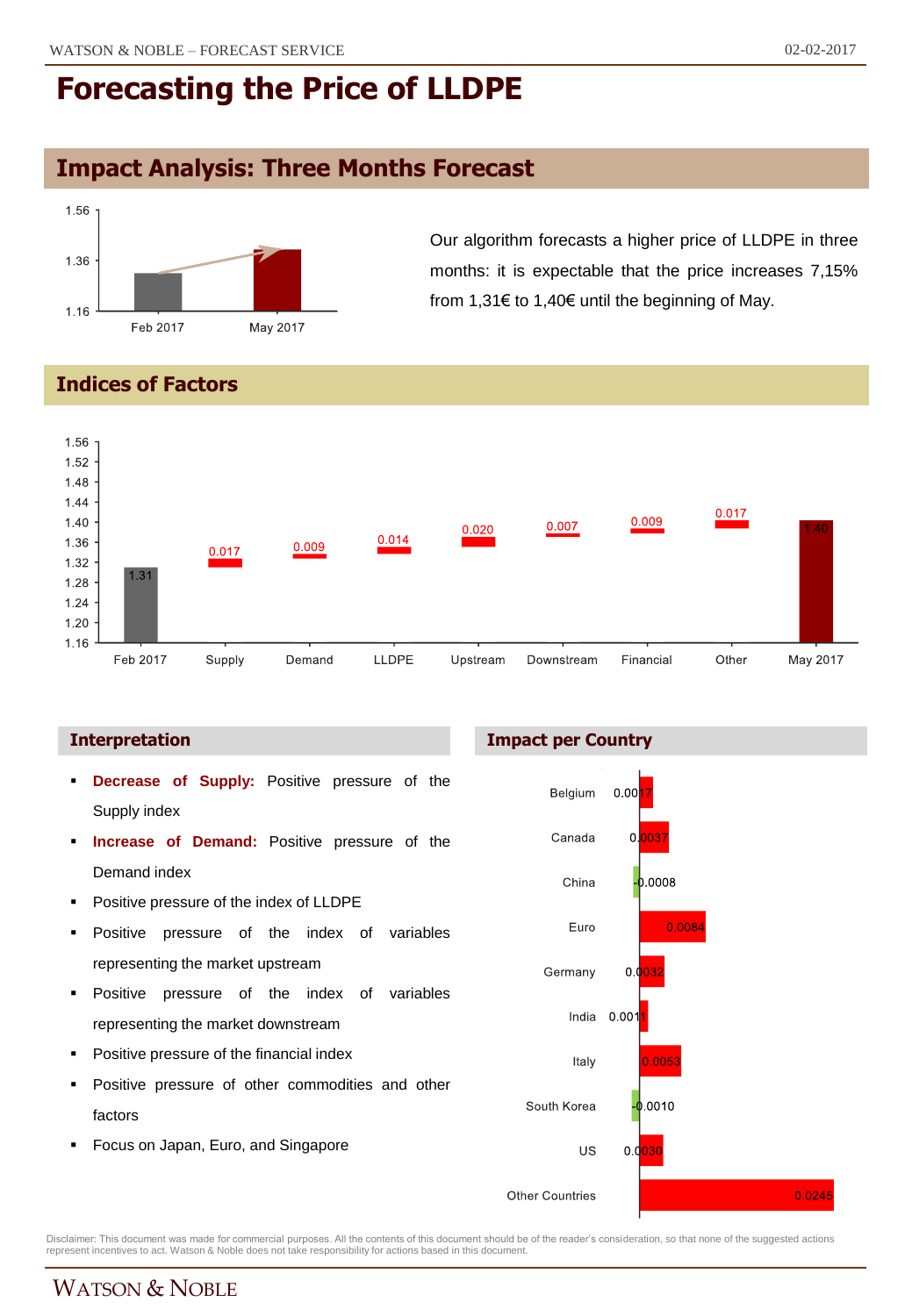# **Impact Analysis: Four Months Forecast**



Our algorithm forecasts a higher price of LLDPE in four months: it is expectable that the price increases 7,87% from 1,31€ to 1,41€ until the beginning of June.

### **Indices of Factors**



- **Decrease of Supply:** Positive pressure of the Supply index
- **Increase of Demand:** Positive pressure of the Demand index
- Positive pressure of the index of LLDPE
- Positive pressure of the index of variables representing the market upstream
- **Positive pressure of the index of variables** representing the market downstream
- **Considerably positive pressure of the financial index**
- **Positive pressure of other commodities and other** factors
- **Focus on Euro, Japan, and US**

#### **Interpretation Impact per Country**



Disclaimer: This document was made for commercial purposes. All the contents of this document should be of the reader's consideration, so that none of the suggested actions<br>represent incentives to act. Watson & Noble does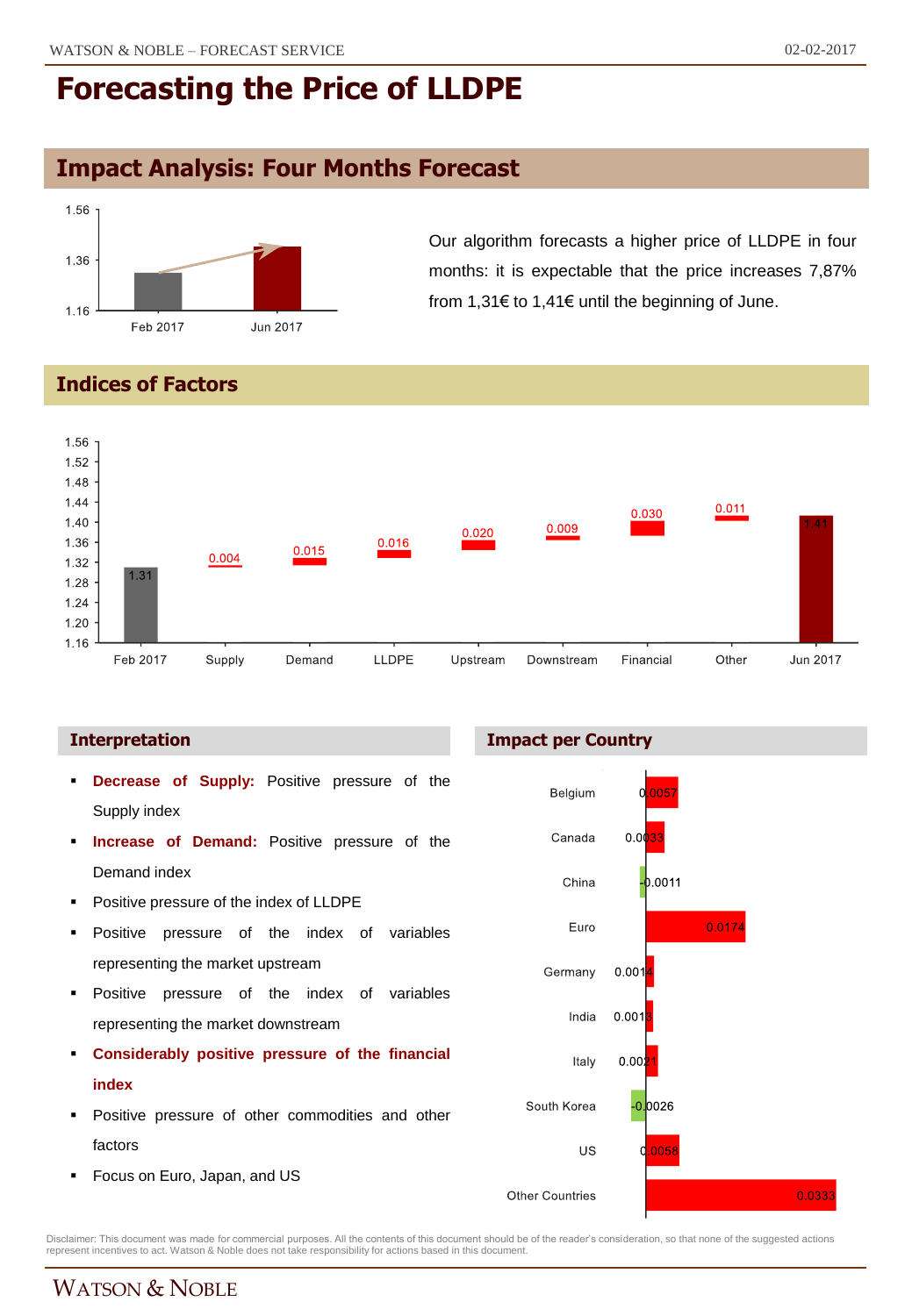## **Impact Analysis: Five Months Forecast**



Our algorithm forecasts a higher price of LLDPE in five months: it is expectable that the price increases 7,09% from 1,31€ to 1,40€ until the beginning of July.

### **Indices of Factors**



- **Decrease of Supply:** Positive pressure of the Supply index
- **Increase of Demand:** Positive pressure of the Demand index
- **Considerably positive pressure of the index of LLDPE**
- **Positive pressure of the index of variables** representing the market upstream
- **Positive pressure of the index of variables** representing the market downstream
- Slightly negative pressure of the financial index
- **Positive pressure of other commodities and other** factors
- **Focus on Japan, France, and Mexico**





Disclaimer: This document was made for commercial purposes. All the contents of this document should be of the reader's consideration, so that none of the suggested actions<br>represent incentives to act. Watson & Noble does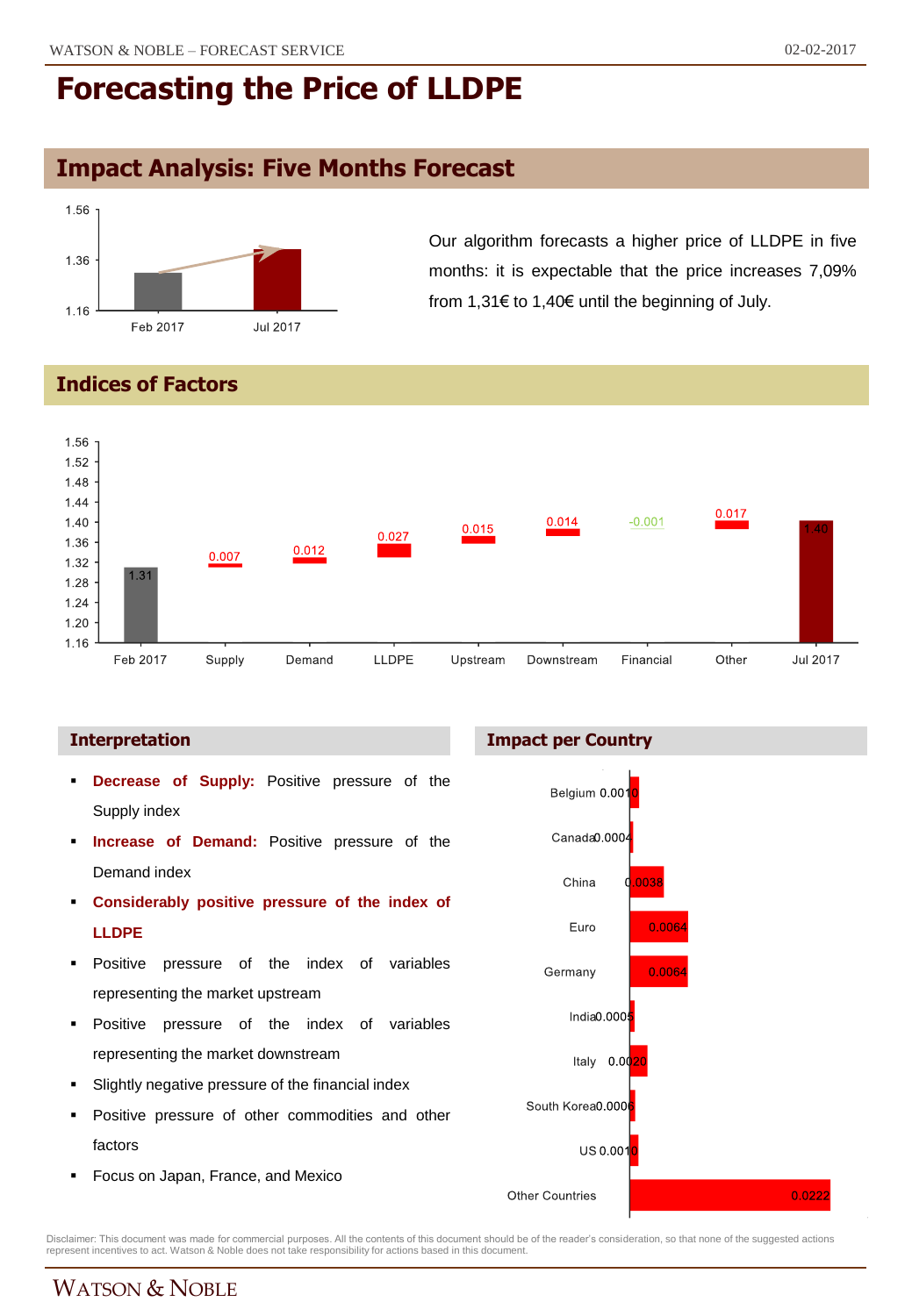## **Impact Analysis: Six Months Forecast**



Our algorithm forecasts a higher price of LLDPE in six months: it is expectable that the price increases 8,99% from 1,31€ to 1,43€ until the beginning of August.

### **Indices of Factors**



#### **Interpretation Impact per Country**

- **Decrease of Supply:** Positive pressure of the Supply index
- **Increase of Demand:** Positive pressure of the Demand index
- **Considerably positive pressure of the index of LLDPE**
- **Positive pressure of the index of variables** representing the market upstream
- Slightly negative pressure of the index of variables representing the market downstream
- Positive pressure of the financial index
- **Positive pressure of other commodities and other** factors
- **Focus on Japan, Euro, and US**



Disclaimer: This document was made for commercial purposes. All the contents of this document should be of the reader's consideration, so that none of the suggested actions<br>represent incentives to act. Watson & Noble does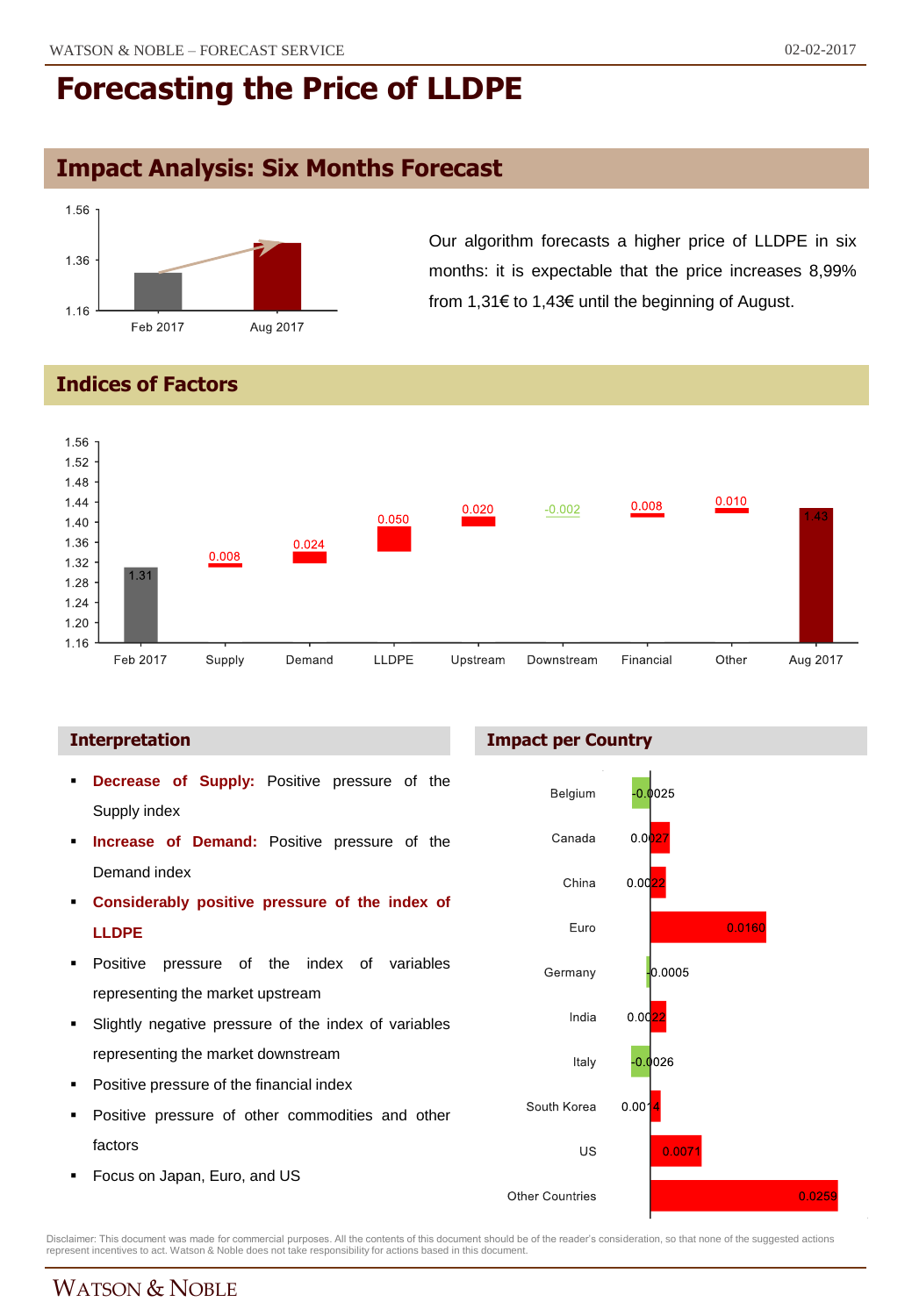# **APPENDIX I – Technical Explanation of the Impact Analysis**

In this appendix, we explain the impact analysis of the factors that most contribute for our forecasts.

This Impact Analysis is conducted individually for **each time horizon**, allowing for a distinction between the indices of variables that contribute for our forecasts at short and medium run.

For each time horizon, our analysis has **two components**: first, we present the impact of variables grouped by **indices of factors**; second we present the impact of variables grouped by **indices of countries.**

### **Indices of Factors**

**Indices of factors** are indices of the weighted contributions of the variables grouped in those factors.

**Supply Index:** composed of macroeconomic variables of the producing and exporting countries. It includes variables such as production, exchange rates, inflation, monetary policy, and wages. For example, an increase in wages implies higher production costs which should (in linear, general, and *ceteris paribus* terms) generate an incentive to increase prices;

**Demand index:** composed of macroeconomic variables of the consuming and importing countries. It includes variables such as production, exchange rates, inflation, monetary policy, and wages. For example, a decrease in a consumer confidence index should (in linear, general, and *ceteris paribus* terms) increase savings and decrease demand, leading to lower prices;

**LLDPE Index**: composed of variables related to LLDPE. It includes variables such as the price of LLDPE in different regions of the world and exports, imports, and producer prices of LLDPE in some countries. For example, an increase in the price of LLDPE in other region may imply an increase in the price of LLDPE in Europe due to arbitrage movements;

**Upstream index:** composed of variables related to Ethylene, Ethane, Propane and Natural Gas. It includes variables such as the price and exports, imports, and producer prices of the inputs in some countries. For example, an increase in the price of Ethylene should (in linear, general, and *ceteris paribus* terms) generate an increase in the price of LLDPE;